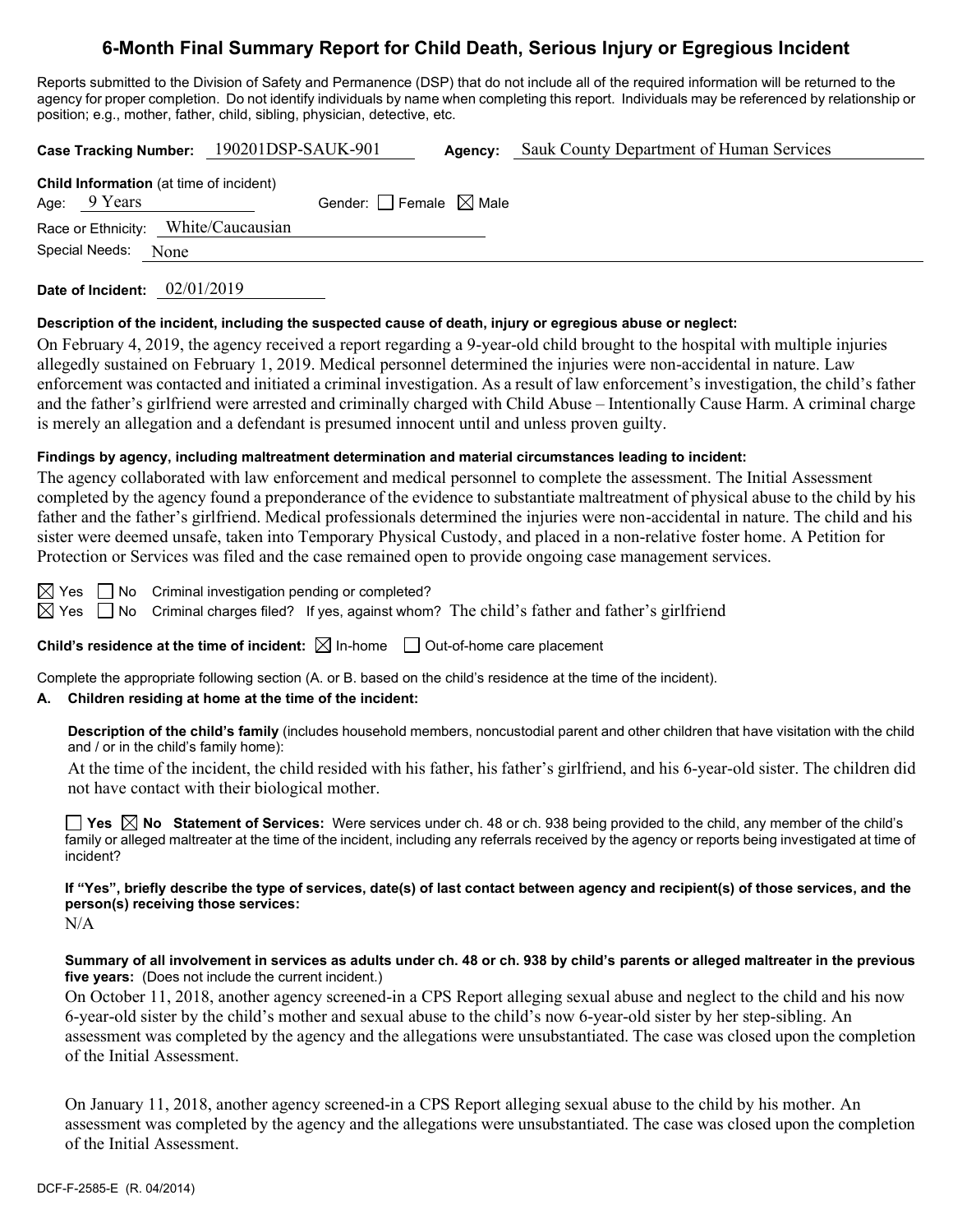On August 25, 2017, another agency screened-in a CPS Report alleging physical abuse to the child by his father. An assessment was completed by the agency and the allegations were unsubstantiated. The case was closed upon the completion of the Initial Assessment.

On July 30, 2017, another agency screened-in a CPS Report alleging physical abuse to the child and his now 6-year-old sister by the child's father and the father's girlfriend. An assessment was completed by the agency and the allegations were unsubstantiated. The case was closed upon the completion of the Initial Assessment.

On March 17, 2017, another agency screened-in a CPS Report alleging neglect to the child and his now 6-year-old sister and his now adult step-sister by the child's mother. An assessment was completed by the agency and the allegations were unsubstantiated. The case was closed upon the completion of the Initial Assessment.

On July 31, 2014, another agency screened-in a CPS Report alleging neglect to the child, his now 6-year-old sister, his now two adult step-sisters by the child's mother and father, and physical abuse to the child, his now 6-year-old sister, his now two adult step-sisters by the child's mother. An assessment was completed by the agency and the allegations of physical abuse to the children by the mother were substantiated. A Petition for Protection or Services was filed on August 5, 2014 and the case remained open to provide ongoing case management services.

#### **Summary of actions taken by the agency under ch. 48, including any investigation of a report or referrals to services involving the child, any member of the child's family living in this household and the child's parents and alleged maltreater.** (Does not include the current incident.)

(Note: Screened out reports listed in this section may include only the date of the report, screening decision, and if a referral to services occurred at Access. Reports that do not constitute a reasonable suspicion of maltreatment or a reason to believe that the child is threatened with harm are not required to be screened in for an Initial Assessment, and no further action is required by the agency.)

On November 4, 2018, the agency screened-out a CPS Report.

On November 1, 2018, the agency screened-out a Services Report.

### **Summary of any investigation involving the child, any member of the child's family and alleged maltreater conducted under ch. 48 and any services provided to the child and child's family since the date of the incident:**

The agency collaborated with law enforcement and medical personnel to complete the assessment. The Initial Assessment completed by the agency found a preponderance of the evidence to substantiate maltreatment of physical abuse to the child by his father and the father's girlfriend. Medical professionals determined the injuries were non-accidental in nature. The child and his sister were deemed unsafe, taken into Temporary Physical Custody, and placed in a non-relative foster home. A Petition for Protection or Services was filed and the case remained open to provide ongoing case management services.

### **B. Children residing in out-of-home care (OHC) placement at time of incident:**

### **Description of the OHC placement and basis for decision to place child there:**  $N/A$

**Description of all other persons residing in the OHC placement home:** N/A

**Licensing history:** Including type of license, duration of license, summary of any violations by licensee or an employee of licensee or other actions that constitute a substantial failure to protect and promote the welfare of the child. N/A

**Summary of any actions taken by agency in response to the incident:** (Check all that apply.)

| ⊠           | Screening of Access report                           | Attempted or successful reunification             |
|-------------|------------------------------------------------------|---------------------------------------------------|
|             | Protective plan implemented                          | Referral to services                              |
| $\boxtimes$ | Initial assessment conducted                         | Transportation assistance                         |
|             | Safety plan implemented                              | Collaboration with law enforcement                |
| $\boxtimes$ | Temporary physical custody of child                  | Collaboration with medical professionals          |
| ⊠           | Petitioned for court order / CHIPS (child in need of | Supervised visitation                             |
|             | protection or services)                              | Case remains open for services                    |
| $\boxtimes$ | Placement into foster home                           | Case closed by agency                             |
|             | <b>Placement with relatives</b>                      | Initiated efforts to address or enhance community |